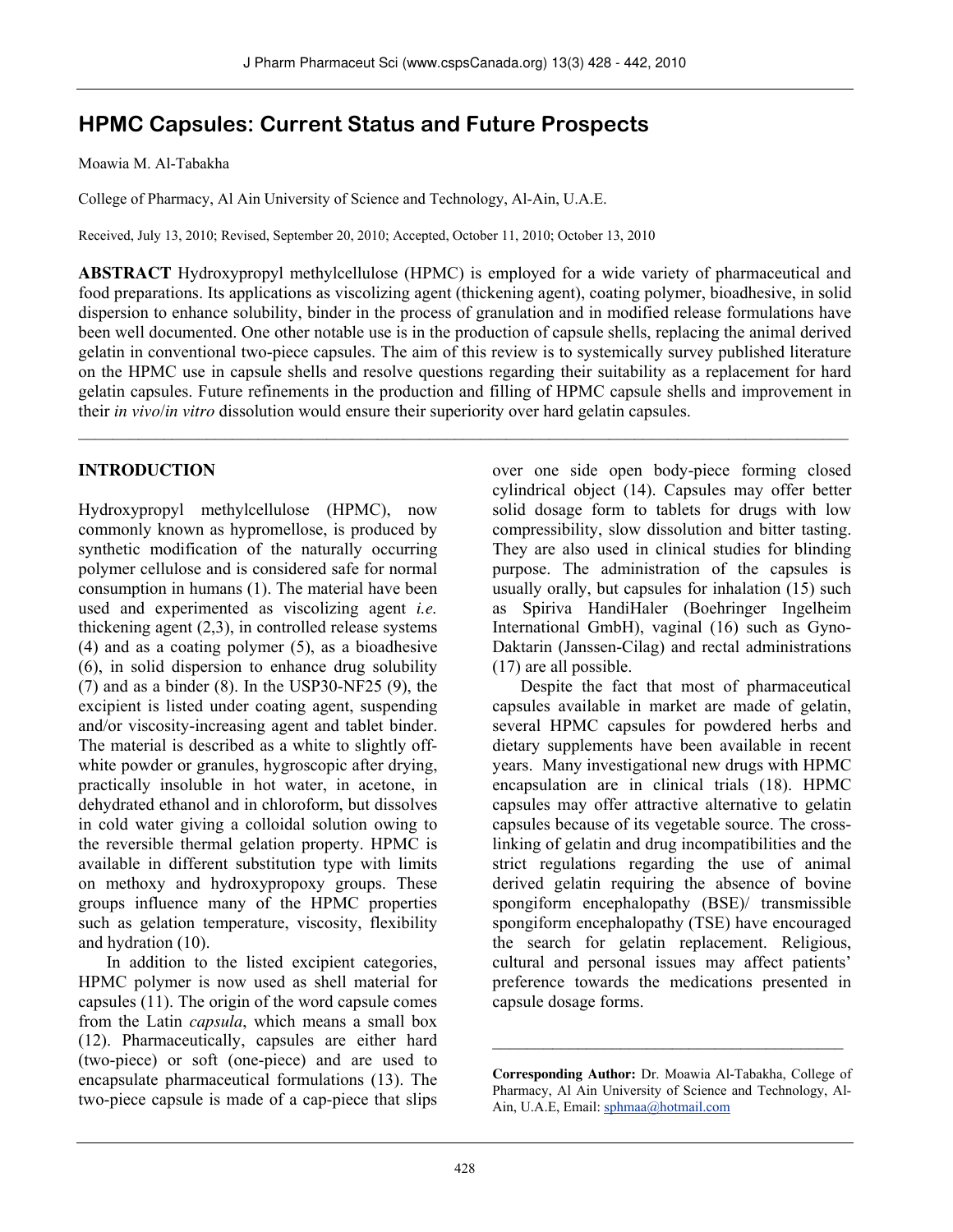Vegetarians for example are becoming increasingly aware of the capsule shell materials which also encouraged the companies to search for alternatives. As a result, the first vegetable capsules with the trademark Vegicaps made of HPMC were produced in 1989 by G S Technologies Inc. (now R.P. Scherer Technologies ownership).

The first patent registered for gelatin capsule alternative was in 1950 by H W Murphy of Eli Lilly and Company for methyl cellulose which did not last long in the market because of *in vivo* disintegration delay. Several attempts were made later to improve disintegration notably by Dow Chemical Company and included the use of HPMC. The production of HPMC capsules are by thermal gelation and a gelling system used to lower thermal gelation temperature of HPMC (19). The production technique remains similar to that of hard gelatin capsules and involves the use of pins dipping into HPMC solution, although the machinery may require some modifications such as the use of heated pins. The HPMC capsules patented are not all the same and differ mainly in whether a gelling system is used and in the type of gelling system. Therefore, there are different types of HPMC capsules which may have different *in vitro* and *in vivo* performances among themselves and in comparison to hard gelatin capsules.

Since the introduction of HPMC capsules of different kinds is recent and because these shells in pharmaceutical preparations have not acquired full potential, it is necessary to systemically analyze the published literature in terms of their manufacture, *in vitro* and *in vivo* performances and to compare them with the hard gelatin capsules. This will help pharmaceutical companies to decide on whether to adventure into using HPMC capsules for their new formulations or use conventional capsules that have enjoyed long successful history.

Searching in the published literature were by using Google (web, scholar and books) at www.google.com, United States Patent and Trademark Office website (www.uspto.gov) and the European Patent Office (www.epo.org). The main search was conducted using Pubmed at http://www.ncbi.nlm.nih.gov/pubmed which utilizes Medline. The later comprises the major component of Pubmed. Searching were made using the terms "HPMC capsule", "hydroxypropyl methylcellulose capsule", "cellulose" capsule', "hypromellose capsule", "cellulose capsule", "vegetable capsule", "non-animal capsule" and "hard gelatin capsule". The vast results were filtered by title to include relevant information for the purpose of this review with focus on publications over the last 10 years.

### **Hard Capsules Production Issues**

### **HPMC Capsules Manufacture and Types**

Information regarding the empty HPMC capsules and their manufacturer are listed in table  $1$ . The results from the search were filtered to use information regarding the two-piece capsules (hard capsules) only, since there are the soft capsules such as Vegicaps Soft (Catalent Pharma Solutions), HPMC based soft capsules, which are available as alternative to soft gelatin capsules.

Hard gelatin and HPMC capsules are manufactured using similar equipments developed by Eli Lilly (20).

| <b>Table 1.</b> Information on the empty HPMC capsules and their manufacturers. |                                                                     |                               |                     |  |
|---------------------------------------------------------------------------------|---------------------------------------------------------------------|-------------------------------|---------------------|--|
| <b>Capsule Shell Brand Name</b>                                                 | <b>Manufacturer</b>                                                 | <b>Registered Year in USA</b> | <b>Gelling Aid</b>  |  |
| Ouali-V                                                                         | Shionogi Qualicaps                                                  | July, 2002                    | Carrageenan         |  |
| <b>V</b> caps Plus                                                              | Capsugel (A division of Pfizer)                                     |                               | None                |  |
| Vcaps                                                                           | Capsugel (A division of Pfizer)                                     | April, 2003                   | Gellan gum          |  |
| VegiCaps                                                                        | G S Technologies Inc. (now R.P.)<br>Scherer Technologies ownership) | May, 1989                     | None                |  |
| Embo Caps - Vg                                                                  | Suheung Capsule Co., Ltd                                            | $\overline{\phantom{a}}$      | Pectin and glycerin |  |
| Capstech's HPMC Capsule                                                         | Baotou Capstech Co., Ltd                                            | $\overline{\phantom{a}}$      | None                |  |
| Natural Plant Capsule                                                           | Zhejiang LinFeng Capsules Co. Ltd.                                  |                               | Carrageenan         |  |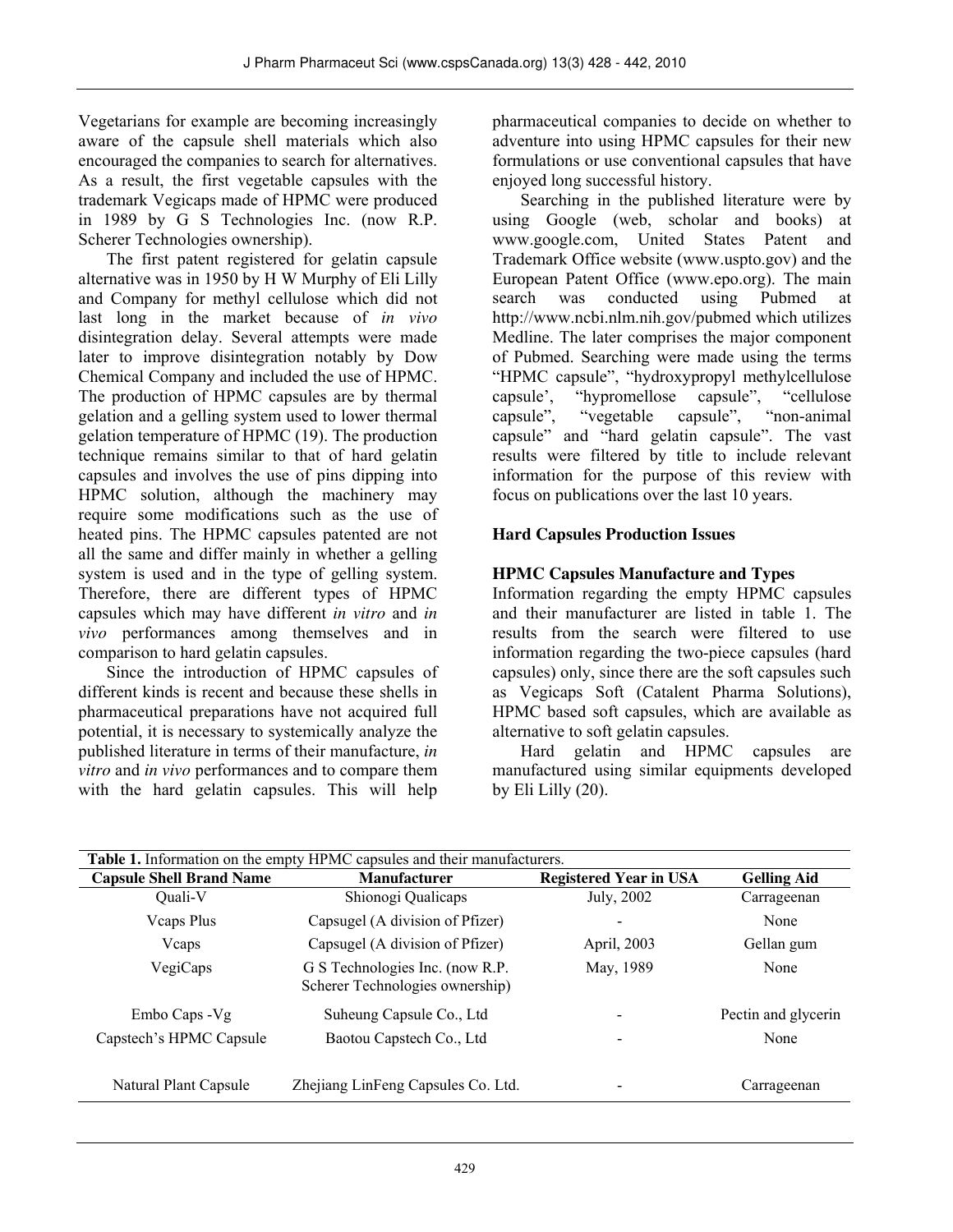In hard gelatin capsule manufacturing, pins (molds for making the capsules) at 22°C are dipped in a dip pan or pot that holds a fixed quantity of gelatin at a constant temperature, between 45° and 55°C. The level of solution is maintained automatically by a feed from the holding hopper. Once the molds are dipped a film will be formed on them by gelling since they are at lower temperature. The slowly withdrawn pins from the dipping pan are rotated to maintain uniform film thickness, where they are passed through a series of drying kilns at controlled temperature and humidity. The dried films (shells) are stripped of the pins, cut to the correct length and the two pieces (cap and body) are joined together. The pins are then cleaned and lubricated to start the next cycle.

The manufacture of HPMC based capsules necessitates some modification to the molding machine or to the formulation of the shell materials. HPMC gelling from solution occurs when the temperature is raised while it is converted to its original solution as the temperature is lowered, unlike gelatin solution. This means that the pins immersed in the dip pan containing the HPMC solution must be of higher temperature (70°C) in order for the film to be formed. To avoid liquefaction of the films formed on the pins, the temperature of the pins must be further maintained post-dip to facilitate gelation until the films dry out in the kilns (21-24).

Because HPMC shell walls are much weaker than gelatin made shells, removal of the capsule from the pins and subsequent handling and filling are in jeopardy. To overcome these problems, three approaches were adapted. These approaches were to use a stripper jaw with depressions on the inner surface, increase the formed HPMC film thickness and the use of gelling agents. The following gelling agents were experimented: tamarind seed polysaccharide, carrageenan, pectin, curdlan, gellan gum and furcellaran.

U.S. Pat. Nos. 5,264,223 and 5,431,917 registered for Yamamoto *et al.* (25,26) of Japan Elanco Company, Ltd. (Osaka, JP) claiming that capsules can be produced by the use of HPMC with the gelatinizing agent such as carrageenan  $(HPMC<sub>car</sub>)$  and auxiliary for gelation is a watersoluble compound containing potassium ion. The production of such capsules were claimed to occur under similar temperature setting as that of gelatin capsules. Shionogi Qualicaps Co. (Japan) was able

to produce  $HPMC<sub>carr</sub>$  capsule using the standard machinery for the hard gelatin capsule by using HPMC gelling system containing carrageenan as a gelling aid (kappa- and iota- carrageenans are preferred) and potassium chloride as gelation promoter. The company has a Quali-V registered trademark. European patent EP0592130 claims that HPMC with higher whiteness, lower equilibrium moisture content and better film properties and compatibility with drugs could be produced by exposing the materials to ultraviolet light in the wavelength range of at least 200 nm (27). The claim indicates that at the wavelength 253.7 nm, the preferred conditions for ultraviolet radiation are a spacing of about 10 cm for about 10 hours.

Yang (28) of Suheung Capsule Co., Ltd., a Korean based company, had patented cellulose capsules using mixed solution of pectin and glycerin. The steps involved in the manufacture are to add the mixed solution of pectin and glycerin to the HPMC solution followed by the addition of small amount of glacial acetic acid, calcium gluconate, and sucrose fatty acid ester.

An invention of Warner-Lambert Company (now with Capsugel that later became part of Pfizer) (29) have documented the preparation of HPMC capsules with hydrocolloids such as gellan gum (HPMC<sub>gell</sub>) and sequestering agents (such as ethylenediaminetetraacetic acid, sodium citrate, citric acid and their combinations). Gellan gum is a water-soluble polysaccharide produced by the bacteria *Sphingomonas elodea*. 5% of the capsule shell materials comprised of approximately equal proportions of both the hydrocolloid and the sequestering agent. The claim shows that these capsules would have films that are less brittle (unlike those produced with carrageenans), no poor disintegration *in vivo* and the film transparency is retained.

It is worth mentioning that most of the companies producing HPMC capsules such as Capsugel of Pfizer and Shionogi Qualicaps are also producing the standard gelatin capsules.

### **Marketed Products**

The HPMC capsule shells have found popularity for their use with nutraceuticals and over-the-counter (OTC) formulations. Using Google web search, many nutritional products were found. Only few examples of those with sufficient information obtained are given in table 2.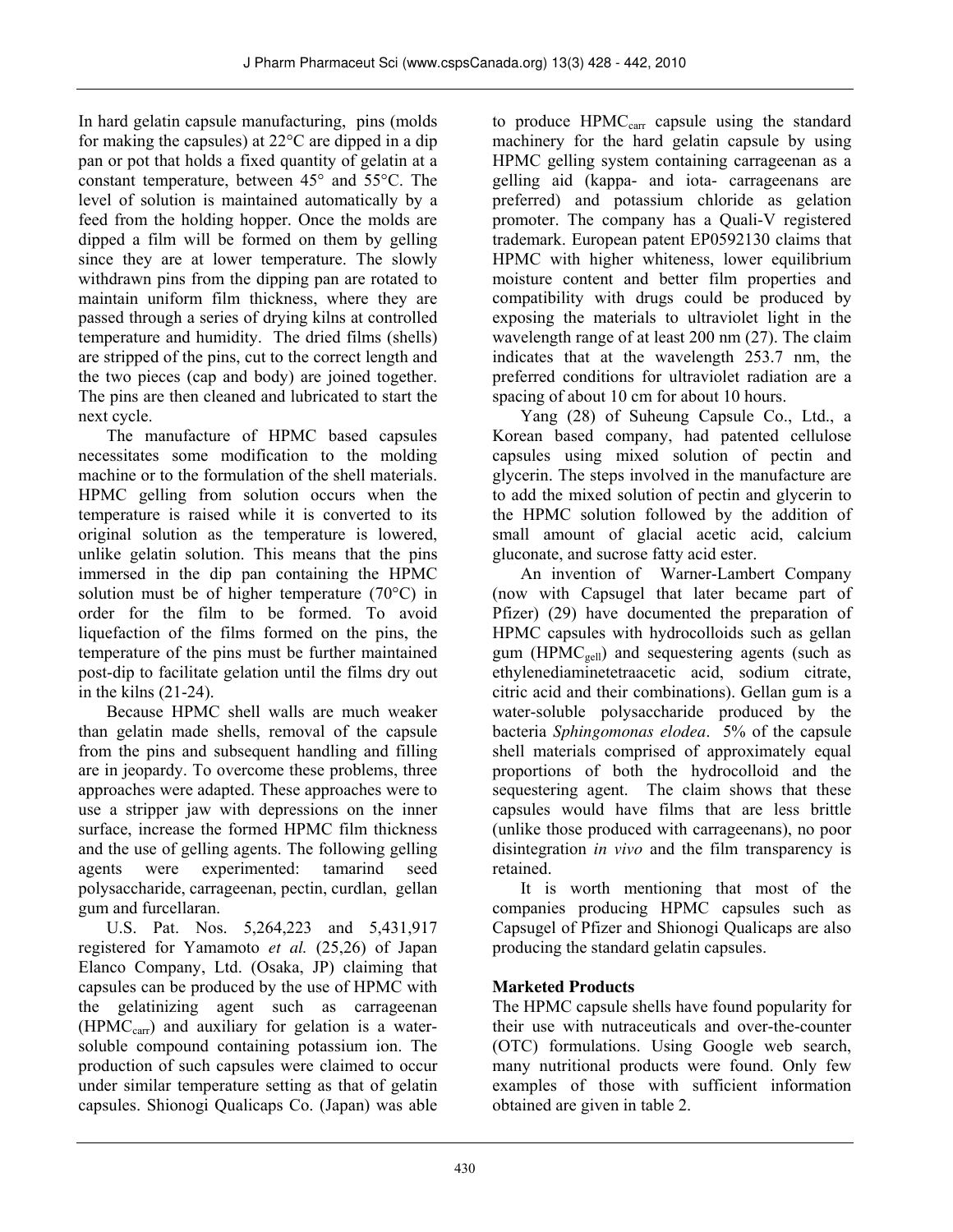| <b>Table 2.</b> Some examples of products formulated in HPMC capsules and their manufacturers. |                                                            |                              |  |
|------------------------------------------------------------------------------------------------|------------------------------------------------------------|------------------------------|--|
| <b>Product</b>                                                                                 | <b>Nature of the Formulation</b>                           | <b>Manufacturing Company</b> |  |
| Damiana Herb 300mg                                                                             | Pure powdered herbs (Damiana turnera aphrodisiaca)         | Bio-Health Ltd., UK          |  |
| Thera Veda's Ajay-Allergy                                                                      | Vegetable extracts and powders                             | Organix South, USA           |  |
| Support Formula                                                                                |                                                            |                              |  |
| Natren Life Start 2                                                                            | Bacteria, vitamin C, potato powders and whole goat milk    | NATREN, Inc., USA            |  |
| Coloclear (in VegiCap)                                                                         | Flax seeds, slippery elm and other herbs                   | Higher Nature Ltd., UK       |  |
| Jarro-Dophilus EPS                                                                             | 8 probiotic species and ascorbic acid                      | Jarrow Formulas, USA         |  |
| Culturelle HS Capsules                                                                         | 80 mg lactobacillus GG (L. rhamnosus GG) Vegetarian        | Kirkman Labs, USA            |  |
|                                                                                                | Formula                                                    |                              |  |
| Align Daily Probiotic                                                                          | Bifidobacterium infantis                                   | Procter and Gamble, USA      |  |
| <b>Supplement Capsules</b>                                                                     |                                                            |                              |  |
| Sportlegs Supplement                                                                           | Vitamin D, calcium and magnesium                           | Sportlegs, USA               |  |
| Planetary Herbals Cinnamon                                                                     | Cinnamomum aromaticum 300 mg,                              | Planetary Herbals, USA       |  |
| Extract                                                                                        | bark extract 10:1 yielding 8% flavonoids,                  |                              |  |
|                                                                                                | cinnamomum aromaticum bark 100 mg                          |                              |  |
| Ex-Tox II                                                                                      | Folic acid, cilantro powder (leaf), ethylenediamine tetra- | Progressive Labs, USA        |  |
|                                                                                                | acetic acid, N-Acetyl L-cysteine, fulvic (humic) acid, R-  |                              |  |
|                                                                                                | lipoic acid (K-RALA), L-methionine                         |                              |  |

| <b>Table 2.</b> Some examples of products formulated in HPMC capsules and their manufacturers. |
|------------------------------------------------------------------------------------------------|

### **Capsule Size Information**

HPMC capsules are available in similar physical dimensions of sizes and shell weights as that of hard gelatin capsules. Gelatin capsules are the main stream in the production for most capsule manufacturing companies and because their production has been standardized over long period, they are available in wider range of sizes. For example Capsugel company (division of Pfizer) produces Coni-Snap hard gelatin capsules in the standard sizes from 000 to 5 with elongated sizes (have capacities approximately 10% more than the standard ones) for capsules 00, 0, 1 and 2, while the same company produces Vcaps Plus HPMC capsules with sizes from 00 to 4 with elongated capsules for size 0. Quali-V capsules are available in sizes from size 0 to 4 with elongated size 0 only and the empty shells weights varied by  $\pm$  10% according to the Qualicaps Group company website, but not exceeding 8% for Vcaps Plus according to the Capsugel company website. If the variations in the capsule shell weights are large, this may result in several filled capsules being rejected from the batch during weight sorting, even though the filled weights are accurate.

The cross sectional part of the capsule joints has been evaluated under electron microscope for three types of capsule shells (18). The examination intended to measure the maximum observed gap between the body and the cap. It was found that the largest maximum gap is for Quali-V capsules (132.14 μm), while Vcaps Plus capsules showed slightly larger gap than that of hard gelatin capsules Coni-Snap (88.77 and 66.86 μm respectively). The benefit of this decrease in gap clearance with Vcaps Plus compared to Quali-V meant improvement in the powder leakage quality attribute and decrease in the rejection rates. It is worth mentioning that this was reported by researchers from Capsugel Company (division of Pfizer), the producer of Vcaps Plus.

The relationships between wet film dimensions, dip sequences, and the physicochemical properties of the dip solutions in the manufacture of hard-shell capsules were studied (30). In the dipping process for making hard-shell HPMC capsules, the effects of solution concentration is more important than pin temperature. It is however difficult to predict wet film thickness in a hot-pin, cold solution dipping process.

### **Mechanical Strength**

In a test examining the effect of humidity on the mechanical properties of both HPMC and gelatin capsules, it was found that both types of capsules softened, especially above 60% of relative humidity, with gelatin capsules exhibiting in general higher stiffness and hardness values compared to the HPMC capsules (31). In another study (32) it was found that at ambient conditions, capsules made from gelatin were harder and stronger but less elastic compared with HPMC counterparts.

The mechanical stress applied to the empty Vcaps Plus HPMC capsules and empty Coni-Snap hard gelatin capsules (n=50) were evaluated by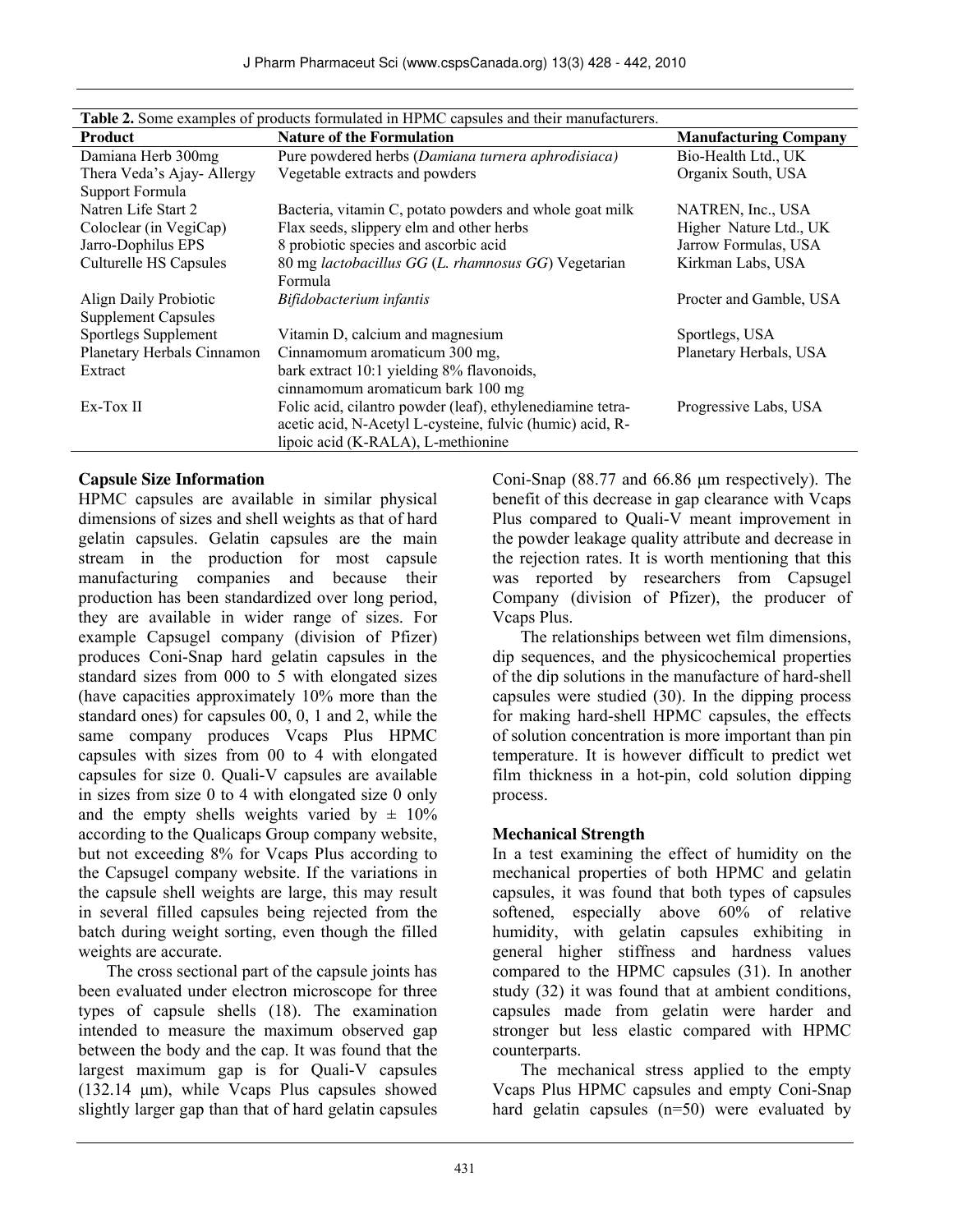dropping 100 g weight from 8 cm height on each capsule following storage at different relative humidity of approximately 5-65 % for one week (18). The resistance to breakage was similar for both types of capsules at higher relative humidity but at lower humidity the Vcaps Plus capsules were less affected compared to Coni-Snap capsules, as the later exhibiting an increase in the breakage rates because of the loss of water responsible for the hard gelatin capsules elasticity. Further tests on the capsules to evaluate their machineability under different filling machines at various speeds, during packaging and transportation were carried out. With the different filling machines, the rejection was lowest with hard gelatin capsules (Coni-Snap) compared to other HPMC capsule types (Vcaps Plus and Quali-V) and this was attributed mainly to problems in the closing station. The blistering process and carding the blisters containing Vcaps Plus with placebo powder have shown no visual powder leaking. While the Quali-V capsules showed 6% leak rate around the joint of capsule body and cap, Vcaps Plus and Coni-Snap showed none in a simulated transport test.

### **Effects of Ambient Conditions**

The use of capsules as means for rapid disintegration in the oral cavity was experimented (33). One approach was to cause the capsules to become brittle in order to brake rapidly in the oral cavity by subjecting them to low humidity. While this approach was successful for hard gelatin capsules, HPMC capsules remained flexible, even at low moisture content. Short term stability studies (heating at different temperature for 24 hrs) on both Vcaps Plus and Coni-Snap found that overall, the HPMC shell exhibits a significantly better short term stability at high temperature than hard gelatin capsules on visual test, disintegration and dissolution, as well as mechanical property assessment (18). When they were stored at different relative humidity (RH), the HPMC capsules exhibited lower moisture contents compared to gelatin capsules (*e.g.* 6% and 14% respectively at 50% RH) that have shown to be more hygroscopic. Based on the previous study, the specifications for moisture content are 2–7% for the HPMC shell corresponding to RH 10–60% and 13–16% for gelatin capsules corresponding to storage at RH 35– 65%. Preliminary results from the effect of irradiation (beta or gamma) on both HPMC and gelatin capsules in air indicated their suitability for ionizing radiation sterilization (34).

## *IN VITRO* **Disintegration and Dissolution**

Because the USP only mentions the testing of gelatin capsules, Donauer and Löbenberg (35) have called in a min review the USP to specify how to carry out the disintegration test with HPMC capsules. That is because the dissolution behaviors of HPMC and gelatin capsules have to be different in dissolution media. Moreover, HPMC capsules are not all the same as they may or may not contain a gelling agent and the gelling agents used are not all the same.

The shell dissolution properties of ordinary gelatin hard capsules, gelatin/PEG capsules and HPMC<sub>carr</sub> capsules were compared independent of their capsule content (19). Different dissolution media and storage conditions were used. The capsule shells disintegration/dissolution time was determined as the time for enough parts of the suspended capsule to dissolve, permitting steel ball bearing filled into the capsule to fall free. Capsules were placed in media of different temperature (between 10º and 55º C) in order to simulate taking the capsules with cold, warm or hot drinks. The dissolution media in the glass beaker at different temperatures were brought back to 37º C with the controlled temperature of the surrounding water bath. Gelatin and gelatin/PEG capsules disintegrated rapidly and faster than the  $HPMC<sub>carr</sub>$ capsules in the different media following storage at different conditions when tested at temperature  $\geq$ 37º C. This delay in the HPMC capsule disintegration was especially notable in mixed phosphate buffer of pH 6.8. The delay at pH 6.8 is inherent for the HPMC shells (36). In water at 37 º C following storage at ambient room conditions  $(19\pm1~\degree C, 35\text{-}40\%$  relative humidity of the air) HPMC<sub>carr</sub> capsules disintegrated in approximately 4 minutes whereas gelatin and gelatin/PEG capsules disintegrated in approximately 1 minute. Gelatin capsules dissolution times are dependent upon temperature and generally do not dissolve at temperatures below 30 °C, however, their dissolution was rapid as temperature increased from 30° to 55°C suggesting that gelatin capsules are better be taken with warm water.

The influence of the composition of test fluids on dissolution from HPMC<sub>carr</sub> capsules (Quali-V) in comparison to the hard gelatin capsule was studied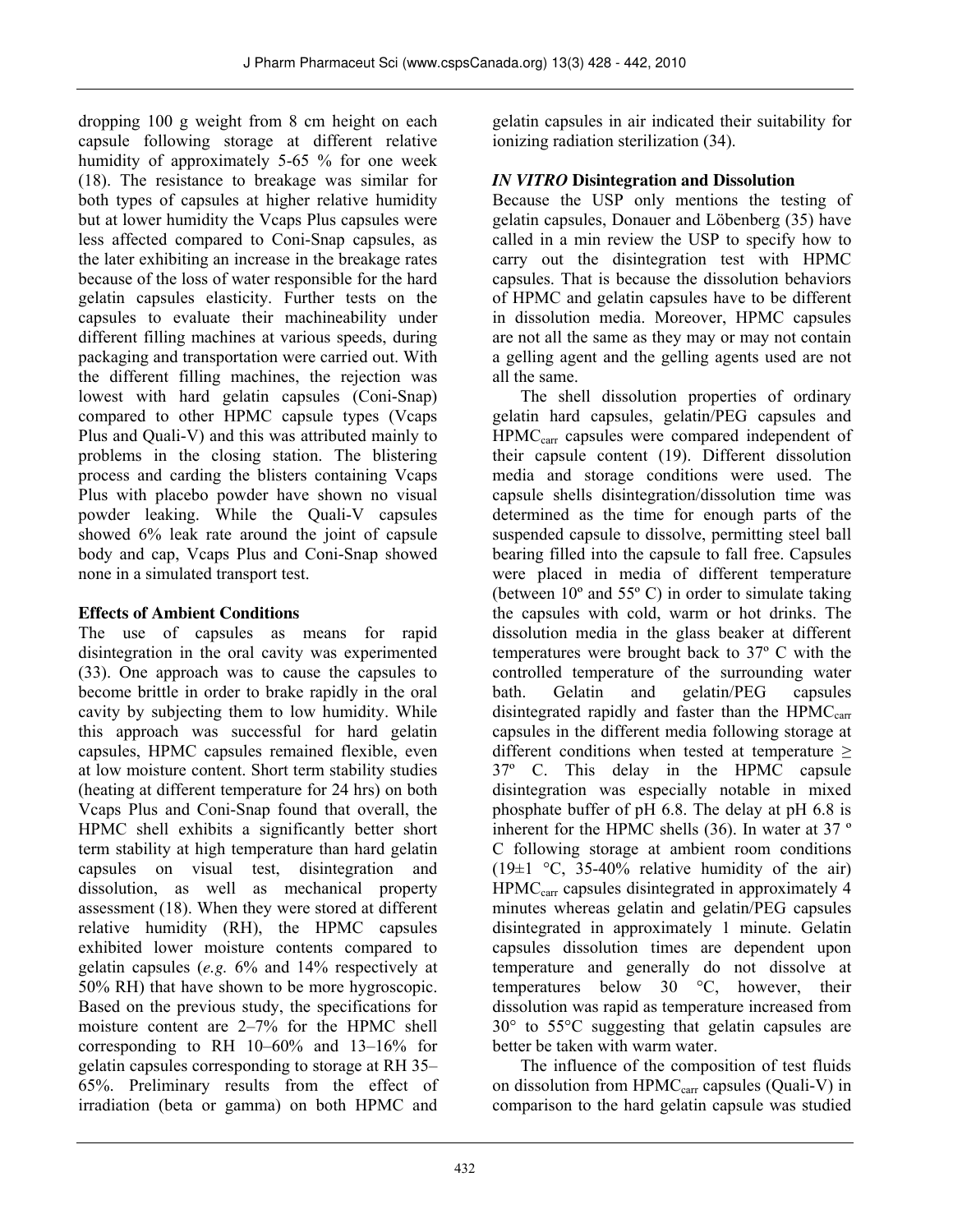(37). The results were in agreement with another study (19) showing significant retarding effect of potassium and/or calcium ions in the dissolution medium, while the effect of pH was minimal on the acetaminophen (BCS class III) dissolution. Similar effects of dissolution media were also documented when studying the effects of dissolution medium, capsule grade and capsule size on the *in vitro* rupture time of the capsule shells (38). The results further indicated that the capsules used whether pharmaceutical HPMC<sub>carr</sub> capsules, nutritional HPMC<sub>carr</sub> capsules or gelatin capsules all rupture in different times *in vitro* with gelatin capsules being the fastest. Stein and Bindra (39) who used HPMC capsules from Shionogi for their formulations found that in an acidic pH (0.1 N HCl), the dissolution of the capsules formulations were retarded in comparison to hard gelatin capsules at earlier times and therefore delaying the time of complete drug dissolution.

Size 0 hard HPMC (Shionogi Qualicaps) and gelatin (Coni-Snap, Capsugel) capsules were tested for ibuprofen (BCS class II) release in tribasic sodium phosphate buffer (pH 7.2, 900 ml at 37 °C) with formulation containing release modifiers (powdered HPMCs grades as diluents). As the medium contained no potassium (apparently to prevent its influence on the dissolution from HPMC capsules), both types of capsules showed similar dissolution profiles (40). However, it is apparent that such formulations influence their own release, irrespective of the capsule shell rupture time, therefore not sharp indicative of the capsule rupture time in the dissolution medium.

Honkanen (41) showed that when ibuprofen formulation in HPMC<sub>carr</sub> capsules tested for drug release in a neutral potassium phosphate buffer, it was incomplete and highly variable compared with the gelatin capsules and attributed this to the presence of potassium ions  $(K^+)$  in the dissolution medium that causes the capsule shell to form a membrane around the filling. Because the gut concentration of potassium is low, she justified the change of dissolution medium to neutral tribasic sodium phosphate which resulted in complete and less variable drug release. In this medium 100% of the drug was released for both types of capsule within 15-20 minutes, however, there was a lag time of approximately 4 minutes before the drug

release from HPMC<sub>carr</sub> capsules, unlike gelatin capsules in which the release was immediate.

Similar results were obtained when testing the dissolution of  $HPMC_{gel}$  capsule shells that are filled with ibuprofen in comparison to hard gelatin capsules at pH 7.2 using potassium phosphate and TRIS buffers (42). It was found that the presence of  $K^+$  cations retards HPMC<sub>gell</sub> capsule opening with the drug dissolution approaching 60% after 60 minutes compared to approximately 95% at 10 minutes for hard gelatin capsules. It was also reported that for acetaminophen (see Figure 1), the release delay was lessened when sodium ions were present instead of potassium in phosphate buffer at pH 7.2 or in acetate buffer at pH 4.5 and that the  $HPMC<sub>gell</sub>$  capsules failed to rupture with very little drug release when the medium was acidic (0.1 N HCl, pH=1.2). The authors explained the hindrance of the HPM $C_{\text{gel}}$  capsule dissolution in potassium phosphate buffer as due to the monovalent cations binding to the surface of individual helices of gellan, thus lowering their charge-density and reducing the electrostatic barrier to aggregation and hence solubility is reduced. They proposed that sodium ions do not efficiently bind as potassium ions and therefore disruption will be faster.

They also explained that unlike the sulfate groups in carrageenan gelling system, the carboxyl groups of gellan gum, have a much higher pKa resulting in uncharged (-COOH) form at low pH. This elimination of electrostatic repulsion between helices makes gellan less soluble at pH 1.2. HPMC solubility on the other hand is independent of pH  $(10).$ 

# **Cross-Linking of the Hard Capsules**

Several studies have shown the detrimental effect of cross-linking between gelatin proteins on the solubility of the gelatin made capsules (18,43-45) which may affect drug's bioavailability. Experiments exposing HPMC capsules to similar conditions under which hard gelatin shells undergone cross-linking have indicated the absence of such reaction (44). Cross-linking occurs because of the chemical interactions between gelatin and aldehydes, such as formaldehyde and also when the capsules are stored under stressed conditions of temperature and humidity. Attempts to reduce cross-linking include the modification of excepients used with drugs.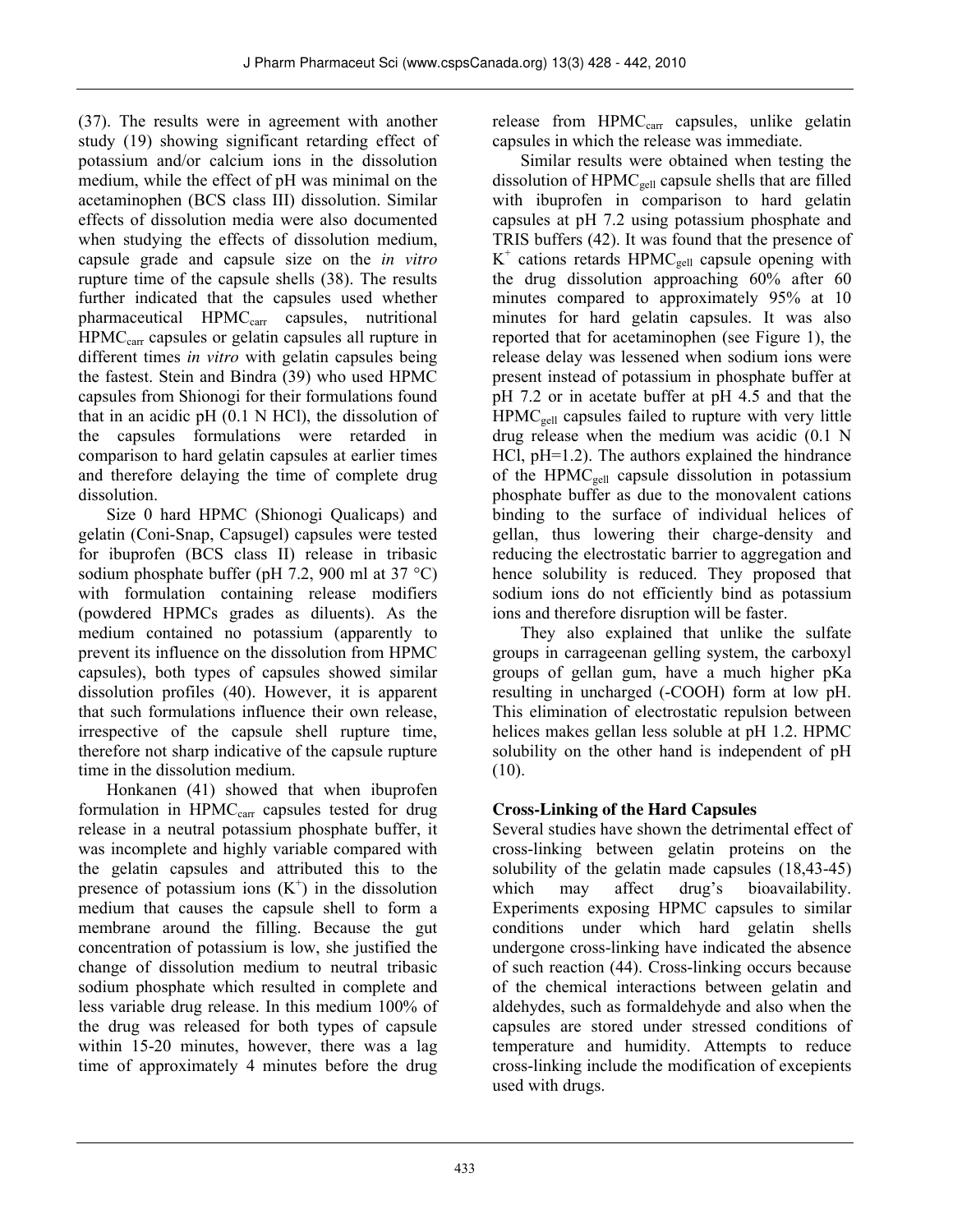

**Figure 1.** The dissolution of acetaminophen from HPMC capsules (dashed lines) and gelatin capsules (continuous lines) in different dissolution media ( $n = 6$ ). Graph generated from Cole *et al.* published data (42).

For example a combination of glycine and citric acid in some drug formulations to prevent crosslinking in hard gelatin capsules has been used (46). PEGs used as a fill material in hard gelatin capsules may be responsible for cross-linking of gelatin following its oxidation. This has shown to be minimized when butylated hydroxyanisole (antioxidant) together with water were used in the formulation even when stored at 50 ºC for three months (44).

#### **Capsules of Dry Powders for Inhalation**

Capsules were first used for dry powder inhalers 40 years ago with the introduction of Spinhlaer of Fison (now with Sanofi-Aventis) which uses two pins to puncture the capsules and deliver cromolyn sodium (sodium cromoglycate). HPMC capsules were recommended for use in unit-dose inhaler in comparison to the hard gelatin capsules, especially for hygroscopic materials (47). This is because the gelatin capsules have relatively high moisture content (13-16%) in comparison to 4-6% for HPMC capsules; therefore an interaction of the powdered materials with the gelatin capsule would retain much of the powder adhering to the inner surfaces of capsules resulting in much of the dose failing to leave the device (48). In fact one of promoting strategies for HPMC capsules is their suitability for hygroscopic materials.

Devices such as Spinhlaer, the first marketed dry powder inhaler, and Foradil inhaler (Novartis) rely on piercing the loaded capsule and withdrawing the powdered aerosol by inhalation. The holes created by piercing of the capsule were found to be different for HPMC and gelatin capsules and dependant on the relative humidity (49). In low humidity (below 10%) the gelatin capsule shell becomes brittle and this could cause the pierced parts of the capsule to detach, which may be inhaled causing irritation to the throat and lungs.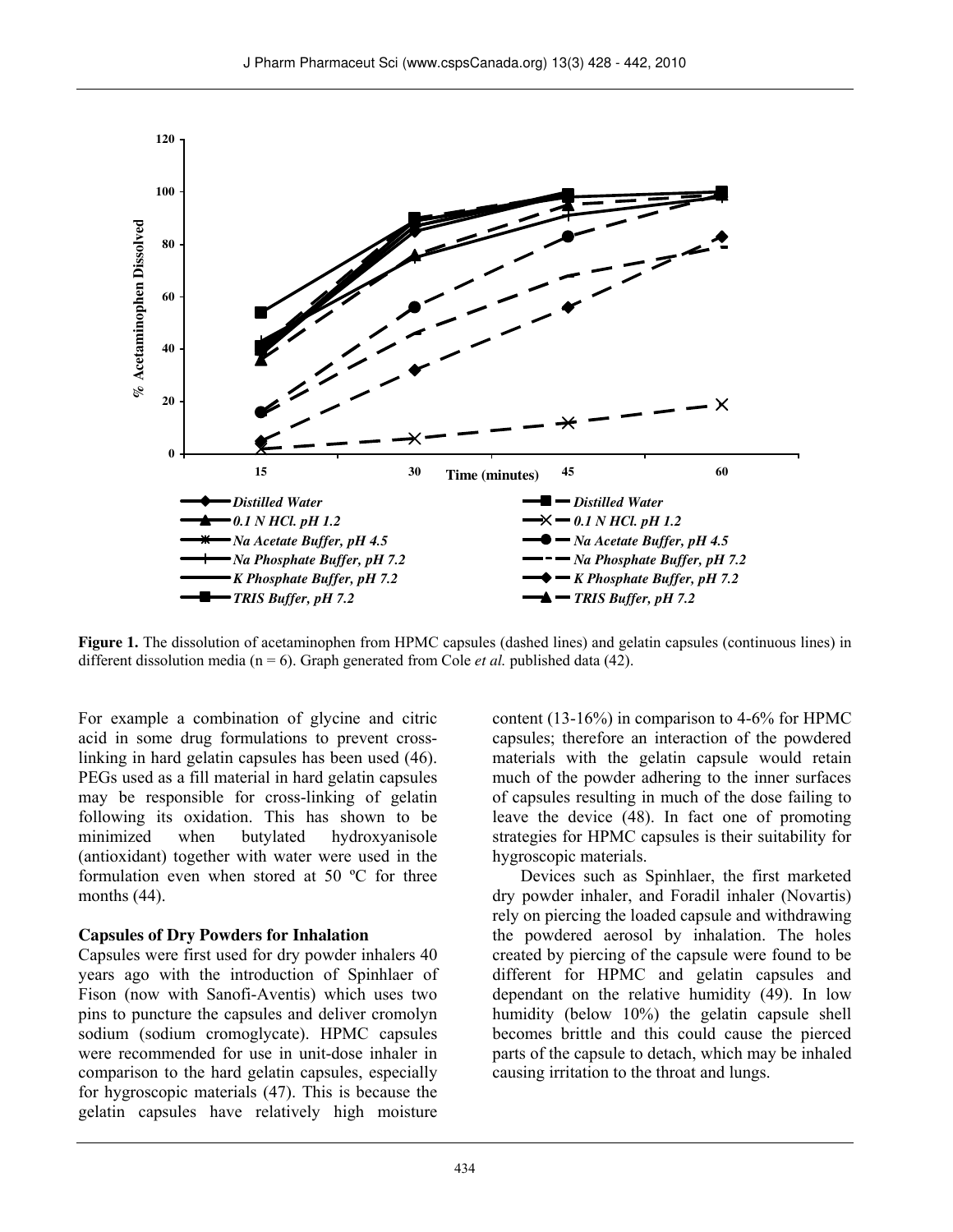### **Capsule Coating**

Enteric and colonic delivery of HPMC capsules were claimed (50) by using coating materials of different pH solubility (at 5.5 and above and at 7 and above for enteric and colonic delivery respectively). The US patent describes how aqueous dispersions of materials such as cellulose acetate trimellitiate, hydroxypropylmethyl cellulose phthalate, polyvinyl acetate phthalate, shellac, copolymer of methacrylic acid and methylmethacrylate, azopolymers, disulphide polymers and amylase are sprayed on the filled HPMC capsules when placed in Accela-Cota 10 in order to achieve targeted delivery.

To avoid the lengthy and expensive sealing step required using the conventional capsule coating procedure and to prepare enteric-coated capsules for the use in retail or hospital pharmacy or R&D sections of pharmaceutical industry, the caps and bodies of HPMC<sub>gell</sub> capsules size 00 (Vcaps, Capsugel) were coated separately prior to filling in a fluid bed apparatus (GPCG-1, Glatt) with Eudragit L30D-55 or Eudragit FS 30 D (Röhm), Aqoat AS-HF (Shin-Etsu) and Sureteric (Colorcon), using an optimised coating process (51). This has resulted in effective protection of drug release from the capsules in 0.1 HCl after 2hr.

The comparison between the coating of gelatin capsules and HPMC capsules showed that the later coating was straight forward, while gelatin capsules were not suitable for direct coating when Eudragit L and S 12.5 (acrylic polymers) was used because of insufficient film adhesion to the smooth capsule surface and the brittleness of formed films (52). Because HPMC capsule shell surface is rougher compared to gelatin capsules as examined by scanning electron microscope, this may provide good adhesion to the coating (53).

# *IN VIVO* **Evaluation of the Hard Capsules**

# **Oesophageal Sticking Tendency**

Perkins and colleagues (54) have compared the oesophageal transit of radiolabelled enteric coated tablets with similar sized and shaped gelatin capsules when administered with 50 ml of water while sitting on two separate occasions, using a population of elderly healthy volunteers  $(n = 23)$ . The capsules showed tendency for longer holdups in the oesophagus (20.9 s) compared to enteric coated tablets (4.3 s).

HPMC as a bioadhesive material was reviewed and experimented by researchers (55,56). It is therefore expected that an increase in the oesophageal residence time would occur before reaching stomach when HPMC capsule is used as a result of HPMC sticking. This tendency to stick to isolated porcine oesophageal preparation was evaluated (40). It was found that  $HPMC<sub>car</sub>$  capsules detached more easily compared to gelatin capsules (P<0.001). Although their earlier findings indicated easier detachment of HPMC capsules from isolated porcine oesophagus, Honkanen *et al.* (41) have recommended that both HPMC capsules as well as gelatin capsules be taken with a sufficient amount of water (150–200 ml) in an upright position and maintaining the upright position for several minutes since they found that HPMC capsules had a tendency to attach to the oesophagus. It has been shown that the *in vitro* porcine esophageal model is not correlated to esophageal transit in man and the recommendation was to use gamma scintigraphy to evaluate esophageal transit in man (57). In general, to avoid oesophagus entrapment of solid dosage forms it is advocated that they should be taken in upright body position with at least 50 mL of water to minimize entrapment in the (58).

The comparison of HPMC<sub>gell</sub> capsules with conventional hard gelatin capsules showed no significant differences between the two with most capsules having transit time  $\leq$  20 S (42). In that study few of both gelatin and HPMC capsules administered had oesophageal hold-up up to 90 s when administered to eleven healthy subjects. In contrast to this, it was found that the transit times for HPMC<sub>carr</sub> capsules (QUALI-V, Qualicaps) and gelatin capsules (Qualicaps) of size 0, filled with lactose-based mixture, were similar and rapid ranging from 10–20 s with no prolonged oesophageal hold-ups observed with any subject (59). The test was carried out by administering both capsules simultaneously with 180 ml water to eight healthy male subjects following an overnight fast.

# *In Vivo* **Disintegration and Dissolution**

Two prolonged release, radiolabelled formulations, containing different viscosity grades of HPMC powder (HPMC K100 and HPMC K4M) filed in  $HPMC<sub>car</sub>$  capsules size 0 from Shionogi Qualicaps were tested in 6 healthy volunteers with one week wash-out period between the two administrations to examine the fate of the capsules in the GIT (60).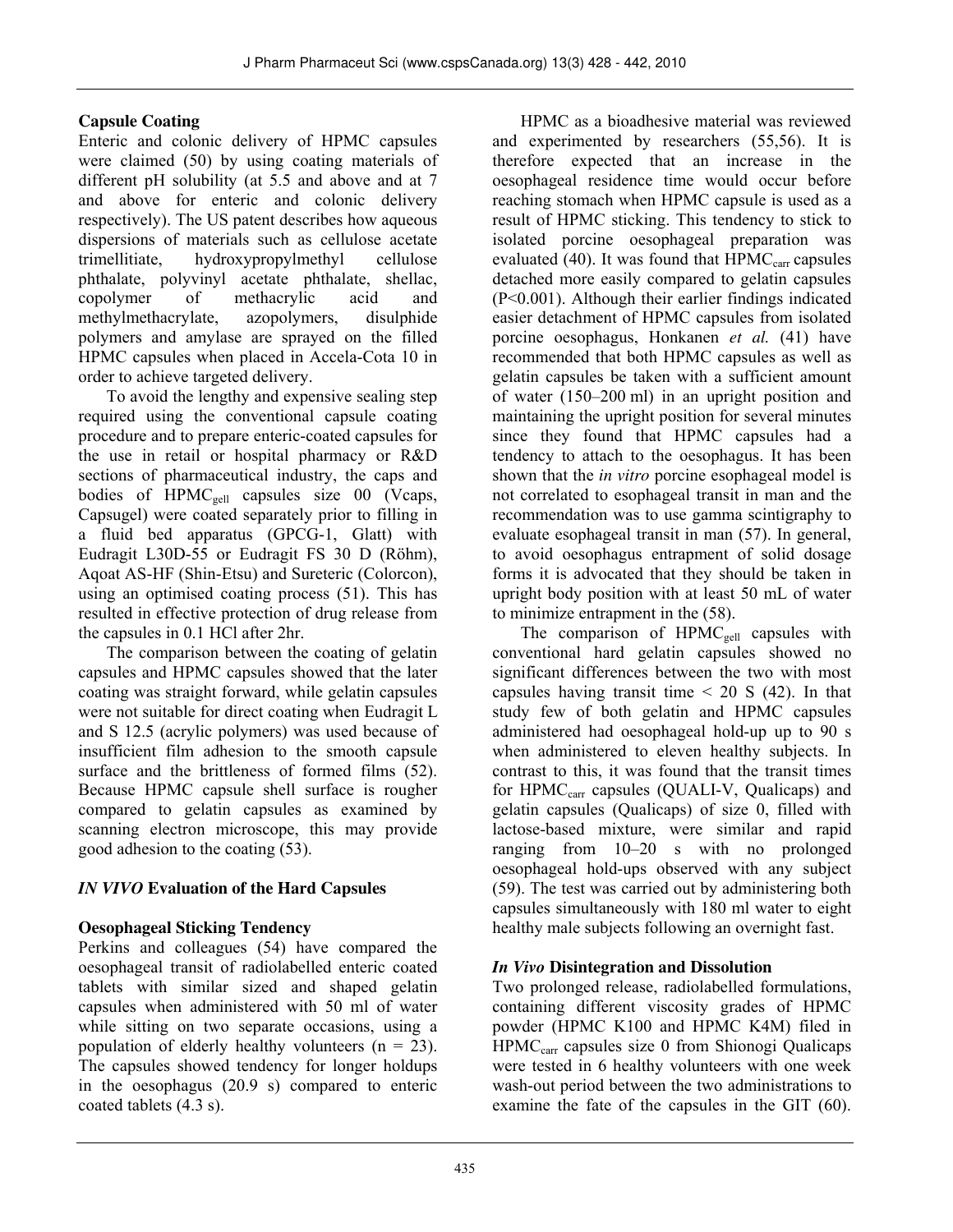The initial disintegration times for the capsules were measured as the midpoint of the time interval between the last image of the capsule with clear outlines and visually undetectable spreading of the radioactivity and the time of first detection of spreading radiation. It was found that in 4 occasions out of 12, the capsules were lodged in the oesophagus for 22–143 min. For the two formulations the initial disintegration time ranged from 33 to 75 minutes with no significant difference at the 5% level (Figure 2). All of the administered capsules started the disintegration in the small intestine except for two which started in the oesophagus region at 75 minutes for each of the two formulations.

In the Tuleu and colleagues study (61) they found that all of the administered uncoated capsules HPMC<sub>carr</sub> capsules (Shinogi Qualicaps) disintegrated within 10 min in the stomach. The radiolablled capsules were filled with 550-mg dose

of 4-aminosalicylic acid. A study conducted to test the disintegration of  $HPMC<sub>carr</sub>$  and gelatin capsules in eight healthy male subjects following an overnight fast using QUALI-V and gelatin capsules of size 0 produced by the same company (Qualicaps) (59) agreed with Tuleu *et al.* (61) results. Both types of capsule were first radiolabled with indium-111 and technetium-99m and then filled with a plug of lactose-based formulation. Both capsules were administered simultaneously to each individual with 180 ml of water. Initial capsule disintegration time was recorded when the scintigraphic image first shows the spread of radioactivity from the 'core' of the capsule. The *in vivo* disintegration times were not significantly different ( $p=0.108$ , paired *t*-test) for HPMC<sub>carr</sub> capsules (9 $\pm$ 2 min) and gelatin capsules (7 $\pm$ 4 min) with the first showing more consistent behavior as show in Figure 3.



**Figure 2.** In vivo initial disintegration time (minutes) for the HPMC capsules in 6 healthy volunteers filled with two different prolonged formulations containing different viscosity grades of HPMC powder (HPMC K100 and HPMC K4M). Graph was generated from data published by Honkanen and colleagues (60).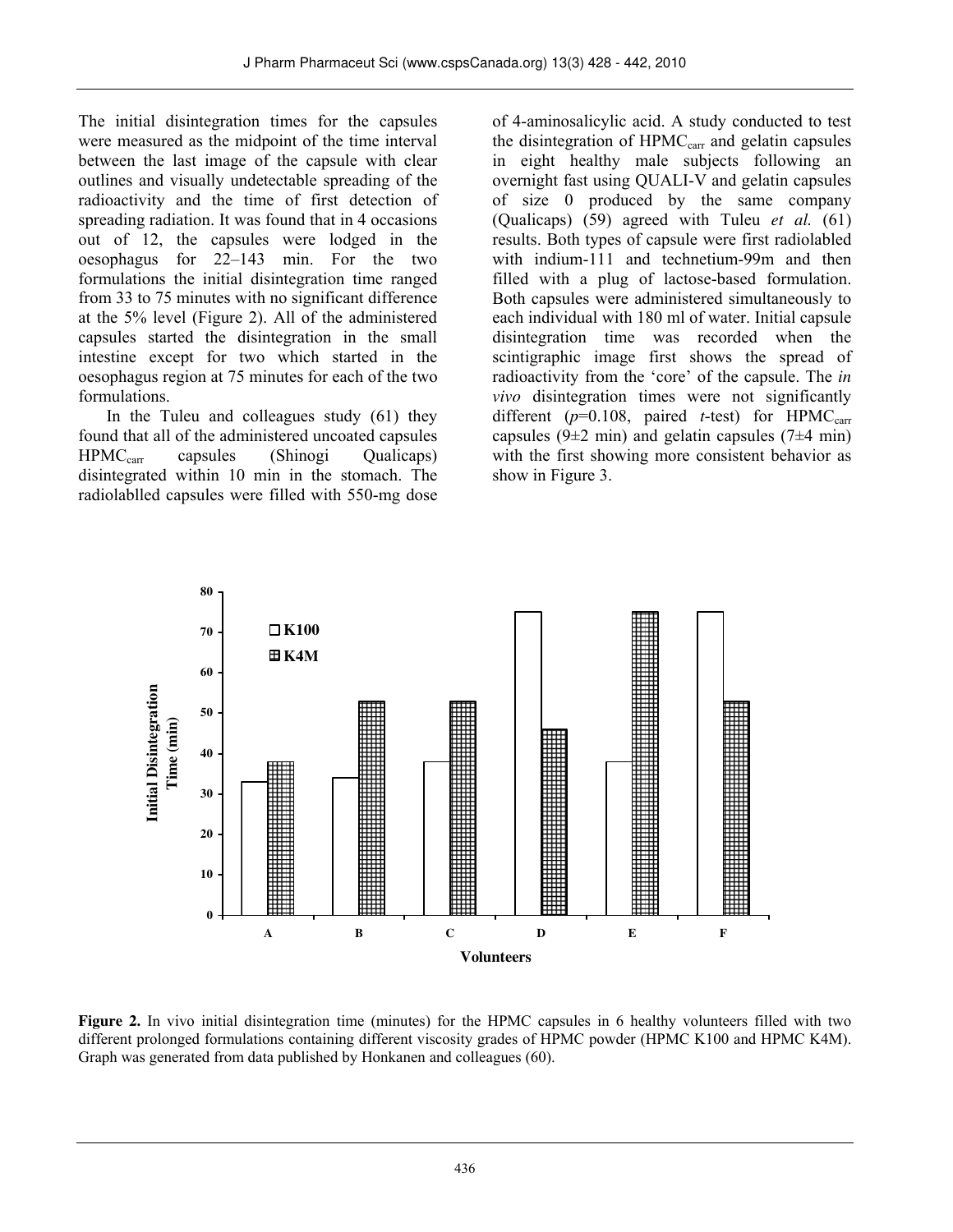

**Figure 3.** In vivo initial disintegration time (min) for HPMC and gelatin capsules in 8 healthy volunteers. Graph was generated from data published by Tuleu and colleagues (59).

The studies conducted by Honkanen *et al.* (60) and Tuleu et. al. (59) were carried out on test subjects of similar characteristics in terms of age and weight and received the test capsules with 180 ml of water following an overnight fasting. Two main differences in the findings of the two studies are the lodging of HPMC capsules in the oesophagus region and the initial disintegration time. The prolonged release formulations used in Honkanen and co-workers study (60) and the fact that after the subjects received the capsules in sitting position were required to lie down may explain the differences observed. The formation of a gelatinous plug by the hydrated hydrophilic polymers (HPMC K100 and K4M) in water may retard the release of the formulation from the capsule shells, independent of the rupture time of the capsule shell. Not only HPMC is a bioadhesive material, but the rougher surfaces of HPMC capsules compared to hard gelatin capsules (53) may also partially explain why HPMC capsules may lodge in the oesophagus region.

Cole and his colleagues (42) found that in both the *in vivo* fasted and fed state, gelatin capsules disintegrated faster than HPMC<sub>gell</sub> capsules in formulations containing ibuprofen. The results from gelatin capsules agree with that of Tuleu *et al.* (59), but not for HPMC capsules. The HPMC capsules results, however, agreed with the Honkanen *et al.* (60) results who used prolonged release formulations for their HPMC<sub>carr</sub> shells. It is possible that poor performance of  $HPMC<sub>gel</sub>$  capsules in the acidic environment is attributed to the gelling system used, namely gellan.

### **Bioavailability Studies**

Tuleu and colleagues (61) investigated using a combined scintigraphic and pharmacokinetic approach in 7 healthy volunteers, the *in vivo* performance of amylose–ethylcellulose-coated HPMC capsules (size 0, Shinogi Qualicaps) as well as uncoated capsules for the delivery of 4 aminosalicylic acid Na (550 mg) to the colon. The results of T<sub>max</sub> (29 min  $\pm$  9) and % absolute bioavailability based on AUC (118  $\pm$  41) indicated that the uncoated capsule contents were released and absorbed rather completely and rapidly.

Honkanen and her colleagues (40) found that the bioavailability of sustained release ibuprofen formulation administered orally from HPMC capsules was only significantly different from gelatin counterparts when HPMC K100 diluent was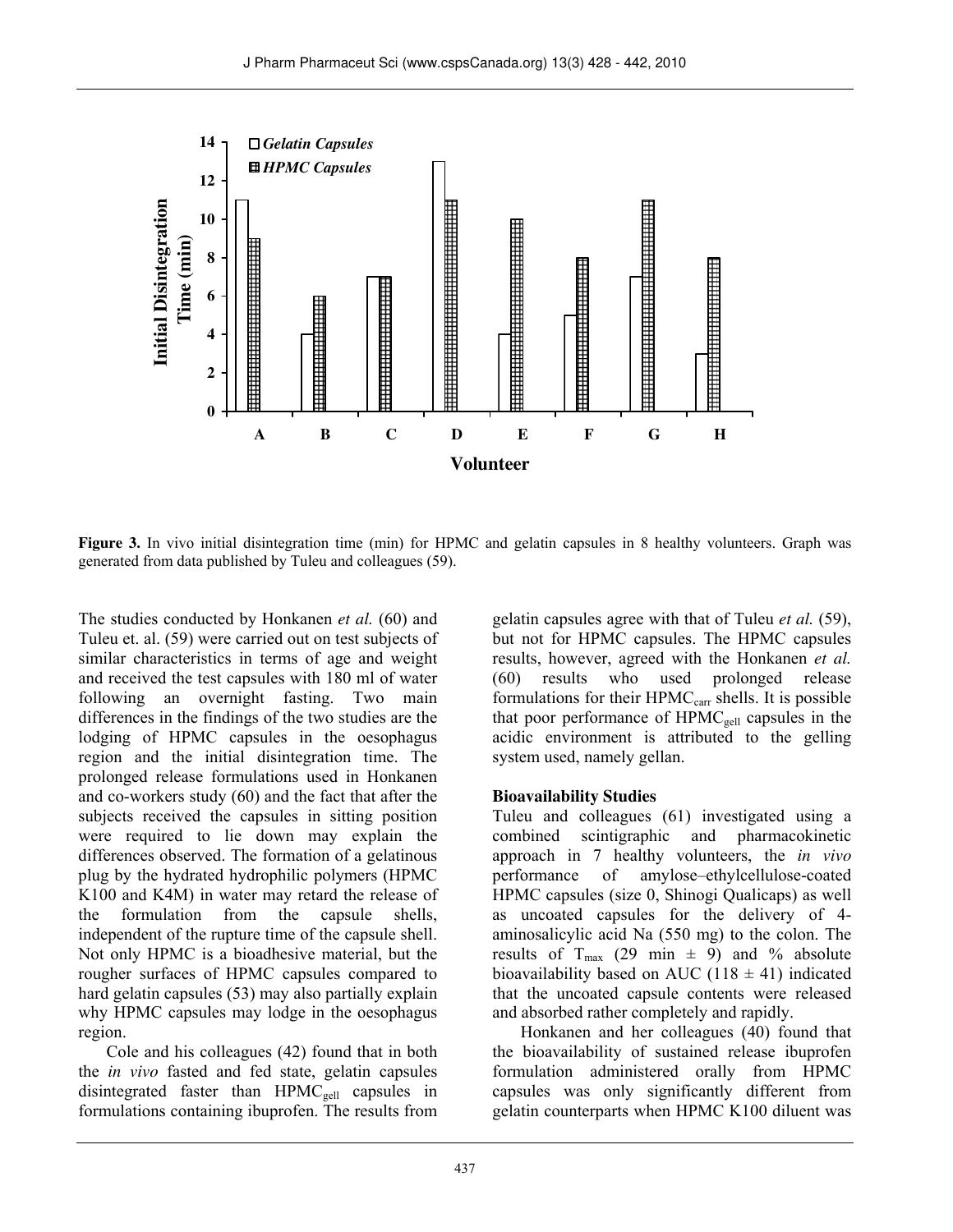used as indicated by  $T_{\text{max}}$  which occurred earlier in the case of gelatin capsules (2.19 h vs. 3.25 h,  $p <$ 0.01, n =8). Such significant differences were not observed with the higher viscosity grades of HPMC K4M and HPMC K15M. It is worth mentioning that as the use of HPMC K100 release modifier resulted in only modest sustained release effects; sharper differences between HPMC and gelatin shells would be expected for immediate release formulations. The previous results of Honkanen *et al.* (62) for immediate release ibuprofen formulations did not show such differences orally, but there were differences following rectal administration. The lag time  $(T<sub>las</sub>)$  from HPMC<sub>carr</sub> capsules were higher ( $p < 0.05$ ,  $n = 8$ ) than those for the gelatin capsules.

Four-way crossover experiment were carried out in 11 subjects in fed and fasting states by administering ibuprofen formulations filled in gelatin capsules and  $HPMC<sub>gel</sub>$  capsules (42). Scintigraphic and pharmacokinetics evaluations indicated that although the *in vivo* opening times of HPMCgell capsules were longer than gelatin counterparts, the pharmacokinetic parameters C<sup>max</sup> and AUC showed no significant difference. There were significant differences in the  $T_{\text{lag}}$  (time before absorption could be detected) for the two capsules whether in the fasted or fed state probably as a result of delayed initial disintegration of the HPMC<sub>gell</sub> capsules.

Pain has been shown to suppress nervus vagus that is responsible for gastrointestinal secretion and motility, therefore impairing the absorption of drugs administered orally resulting from reduced disintegration and dissolution. This would influence drug bioavailability from standard medications, while for rapid release formulations, dissolution and disintegration are independent of the gastrointestinal secretion and motility (63,64). It will be interesting to compare the effect of pain on drug absorption from filled HPMC and gelatin capsules, as any increase in the  $T_{lag}$  is clearly a disadvantageous in such condition.

# *IN VITRO***-***IN VIVO* **Correlation**

Unlike hard gelatin capsules, HPMC capsules may have low correlation between the *in vitro* dissolution/disintegration and the *in vivo* performance. The reason for this was explained on the basis of interaction between the medium and the HPMC capsule gelling systems. It was suggested that dissolution/disintegration testing specifications should be different from that of hard gelatin capsules to reflect *in vivo* performance. For hard gelatin capsules, for the *in vitro* testing to correlate with *in vivo* evaluation, it has been suggested that dissolution experiment is carried out in two stages, one representing gastric medium (pepsin at pH 1.2) and the other representing the intestinal medium (pancreatin at pH 7.2) (43). El-Malah and his colleagues (65) indicated that the composition of the dissolution medium influences the disintegration time of the HPMC capsules, however, drug release delay *in vitro* may not be correlated *in vivo*.

While the pharmacokinetic results from *in vivo* oral administration studies of modified release ibuprofen formulations indicated good agreement with *in vitro* dissolution studies conducted in tribasic sodium phosphate buffer of pH 7.2 (which contains no potassium), rectal administration did not show such correlation (40). It is worth mentioning that interpatient variability in pharmacokinetic parameters was higher for rectal compared to peroral administration.

# **DISCUSSION**

Several HPMC capsule shells are now available and differ mainly in whether a gelling system is used or not. The gelling system is used mainly so that the manufacturing of the capsule shells can be performed using the same equipments as that of hard gelatin capsules under similar processing conditions. The gelling system used may retard the disintegration/dissolution of HPMC capsules *in vitro*/*in vivo*, but does not usually affect product bioavailability. The hindrance of *in vitro* disintegration/dissolution occurs when cations such as potassium (usually used in the gelling system of HPMC capsules) are present in the media, causing persistence gelling of the capsule shells. Also the *in vitro* disintegration/dissolution has been documented to decrease in acidic medium for HPMC<sub>gell</sub> capsules.

The use of HPMC for making capsules without a gelling system may reduce problems associated with dissolution/disintegration, however unlike hard gelatin capsules, the disintegration and dissolution of HPMC decreases as temperature increases above 30° C. Therefore there has been a suggestion to administer hard gelatin capsules with warm drink. HPMC on the other hand is soluble even below 30°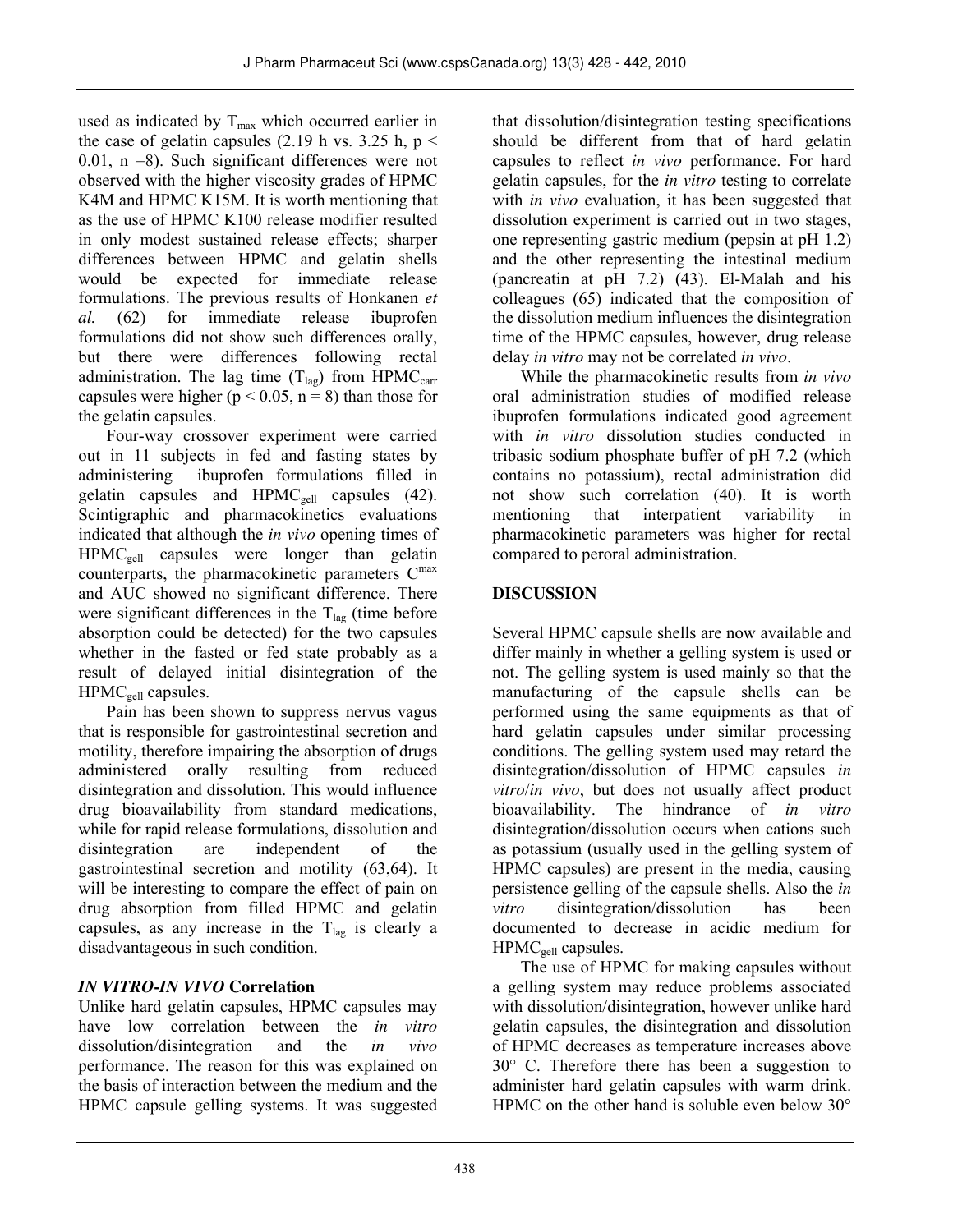C and as low as 10° C and therefore can be taken with cold water.

The machineability of the HPMC does not match that of hard gelatin capsules. Not only, the processing in the manufacture of HPMC shells may need to be altered and/or gelling system added, but also the shell may have reduced strength and much higher rejection when used in filling machines. So, dissolution/disintegration performances and the machineability of the HPMC capsules are probably the major drawback of HPMC capsules.

The main advantage of HPMC capsules over gelatin capsules could be because of their vegetable source which has wider customer acceptance (32). Hindu or Buddhist for example rely on vegetable sources for their nutrition  $(66,67)$ . Muslim and Jews on the other hand have strict regulations about materials from animal sources and for whom vegetable source is acceptable. To this extent other types of capsules have been produced from nonanimal sources such as NPcaps capsules (Capsugel of Pfizer) which are made from pullulan, a watersoluble polysaccharide produced through a fermentation process.

Fish based gelatin capsules are also available in the market (EMBO CAPS-Fish from Suheung Capsule Co., Ltd). The fish gelatin solution from which the shells are produced contains mixed solution of pectin and glycerin as gelling agent and a small quantity of calcium gluconate, sucrose fatty acid esters, glacial acetic acid as additive (68). These capsules may offer alternative to people with concern from gelatin produced from bovine and/or porcine collagen of bones and skin.

Another reported advantage of HPMC capsules over gelatin capsules is related to the difference in moisture content of the shells. Because HPMC shells contain significantly less moisture compared to hard gelatin capsules by almost one third, it is compatible with hygroscopic materials. While HPMC shells physical strength tolerates wide range of environmental conditions, hard gelatin capsules readily becomes brittle and unusable in low humidity. One offered solution to this problem is to add PEG 4000 to the gelatin. As such the brittleness of the capsules will be minimized and encapsulation of hygroscopic materials becomes possible (19). Ciper and Bodmeier (69) have found that the addition of PEGs (400 or 1500 but not 4000) up to 5% w/w to the gelatin (Fastcaps) resulted in a significant disintegration time decrease *in vitro* (44

 $\pm$  6 s) and in the mouth of four healthy volunteers  $(13 \pm 4 \text{ s})$  without affecting the mechanical properties of the capsules. Similar results were obtained when xylitol and sorbitol were used instead of PEGs. It is possible that the incompatibility of PEG and gelatin is why such capsules have not been produced in large scale.

The cross-linking of gelatin that affects product dissolution and disintegration has not been observed for HPMC capsules under similar conditions. This makes HPMC capsules compatible with wider range of products except for some oxidizing agent  $(70)$ .

It may be expensive for the pharmaceutical industry to reformulate their products to make use of HPMC capsules as the benefits achieved might not be weighing out the cost. However, for new capsule products, HPMC capsules should become an option. Currently marketed products using HPMC capsules filled with herbal formulations benefit from flexible regulations over this category of supplements. Such regulations are expected to be tougher in the future which may lead to the number of HPMC capsule products to become static. In order to expand the use of HPMC capsules in new products, official bodies such as FDA should endorse their use and pharmacopeias should start to provide monographs regarding the specification and tests carried out for such capsules. With more interest exercised from the big pharmaceutical manufacturers to use HPMC capsules, definitely there will be greater number of products in the market.

# **CONCLUSION**

The dominating capsule manufacturers are currently the Shionogi Qualicaps Co. Ltd. and Capsugel of Pfizer. Several published literature are from scientists affiliated to their own manufacturing companies and therefore may have overemphasized the potential of HPMC capsules to replace hard gelatin capsules. Two important areas where improvements have to be achieved in order to qualify the HPMC capsules ahead of gelatin capsules are in their machineability and in the *in vitro* and *in vivo* disintegration/dissolution performances. The main area where HPMC capsules can have better prospect compared to gelatin capsules is in wider patients' preferences and the dietary sensitivities in certain markets.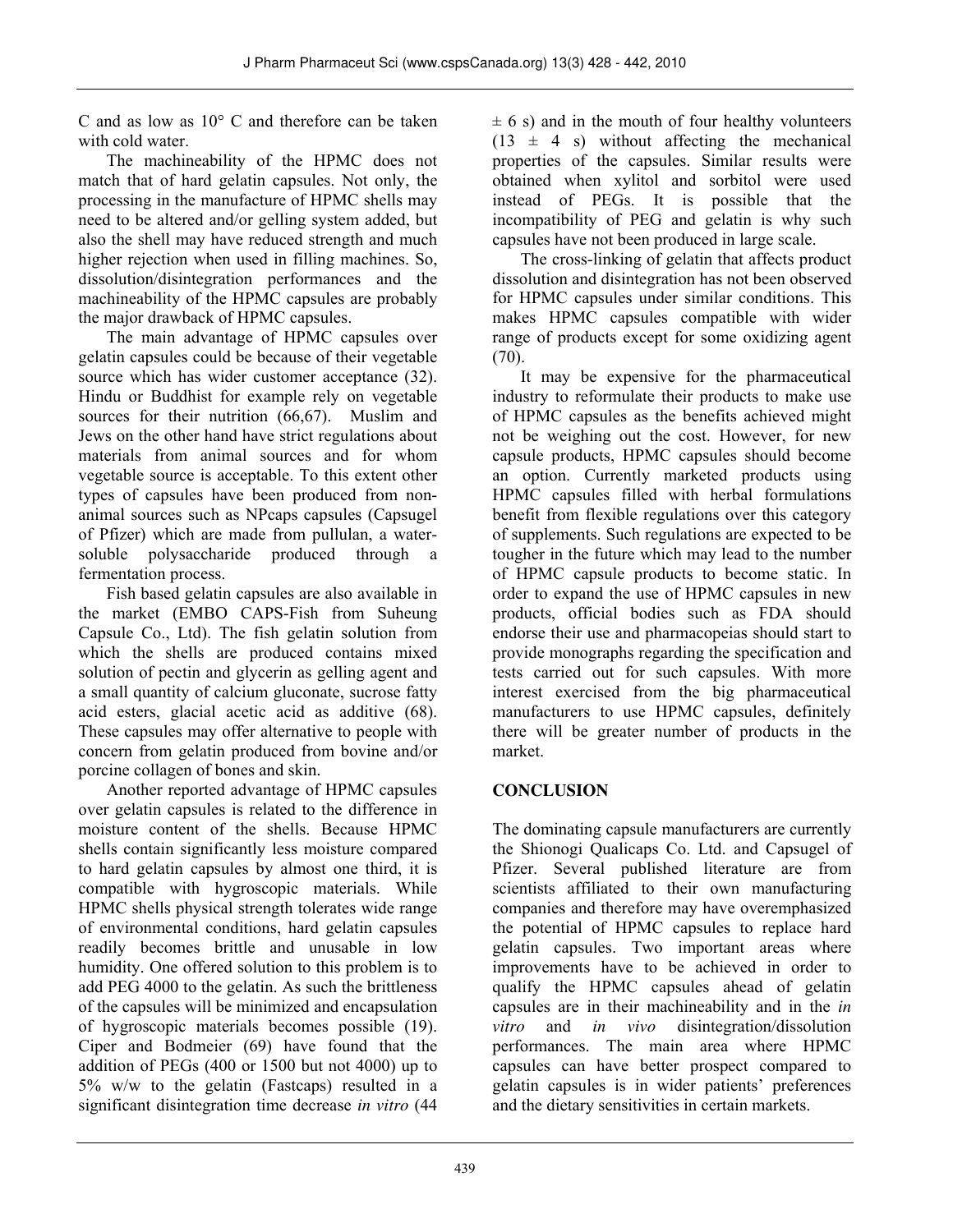#### **ACKNOWLEDGMENTS**

The author would like to thank Dr. Abedelnasser Abulrob who was very helpful in the literature survey.

### **REFERENCES**

- 1. G.A. Burdock. Safety assessment of hydroxypropyl methylcellulose as a food ingredient. Food Chem Toxicol, 45:2341-51, 2007.
- 2. J.A. Ji, J. Liu, S.J. Shire, T.J. Kamerzell, S. Hong, K. Billeci, Y. Shen and Y.J. Wang. Characteristics of rhVEGF release from topical hydrogel formulations. Pharm Res, 27:644-54, 2010.
- 3. M. Akram, S.B. Shyum and S. Gauhar. Development of new ophthalmic suspension prednisolone acetate 1%. Pak J Pharm Sci, 23:149- 54, 2010.
- 4. C.L. Li, L.G. Martini, J.L. Ford and M. Roberts. The use of hypromellose in oral drug delivery. J Pharm Pharmacol, 57:533-46, 2005.
- 5. A. Mesnukul, K. Yodkhum and T. Phaechamud. Solid dispersion matrix tablet comprising indomethacin-PEG-HPMC fabricated with fusion and mold technique. Indian J Pharm Sci, 71:413-20, 2009.
- 6. Shayeda, R. Gannu, C.R. Palem and Y.M. Rao. Development of novel bioadhesive buccal formulation of diltiazem: In vitro and in vivo characterization. PDA J Pharm Sci Technol, 63:401- 8, 2009.
- 7. Y. Rane, R. Mashru, M. Sankalia and J. Sankalia. Effect of hydrophilic swellable polymers on dissolution enhancement of carbamazepine solid dispersions studied using response surface methodology. AAPS PharmSciTech, 8:Article 27, 2007.
- 8. J. Varshosaz, N. Tavakoli and A. Serri. Preparation and *in vitro* characterization of piroxicam enteric coated pellets using powder layering technique. Pharm Dev Technol. 2009;14(3):305-11.
- 9. USP. Front Matter: Excipients. USP30 NF 25 (2007).
- 10. Robert O. Williams III, Matthew A. Sykora and Vorapann Mahaguna. Method to recover a lipophilic drug from hydroxypropyl methylcellulose matrix tablets. AAPS PharmSciTech, 2: Article 8, 2001.
- 11. Podczeck, F.; Jones, B.E., Pharmaceutical Capsules. *Pharmaceutical Press*, London, UK, 2004.
- 12. Jones, B., Hard Gelatin Capsules, in Aulton ME (ed), Pharmaceutics: The Science of Dosage Form Design. 2nd ed., *Churchill Livingstone*, Toronto, 2002.
- 13. Kendall, R.A.; Basit, A.W., The Role of Polymers in Solid Oral Dosage Forms, in Uchegbu IF and

Schätzlein AG (eds), Polymers in Drug Delivery. *CRC Press Taylor and Francis Group*, Florida, 2006.

- 14. L.A. Felton and G.S. Timmins. A nondestructive technique to determine the rate of oxygen permeation into solid dosage forms. Pharm Dev Technol, 11:141-7, 2006.
- 15. A.F. Gelb, C.F. Taylor, C. Cassino, C.M. Shinar, M.J. Schein and N. Zamel. Tiotropium induced bronchodilation and protection from dynamic hyperinflation is independent of extent of emphysema in COPD. Pulm Pharmacol Ther, 22:237-42, 2009.
- 16. O.P. Nmorsi, U.N. Kwandu and L.M. Ebiaguanye. Schistosoma haematobium and urinary tract pathogens co-infections in a rural community of Edo State, Nigeria. J Commun Dis, 39:85-90, 2007.
- 17. M.F. Gomes, M.A. Faiz, J.O. Gyapong, M. Warsame, T. Agbenyega, A. Babiker, F. Baiden, E.B. Yunus, F. Binka, C. Clerk, P. Folb, R. Hassan, M.A. Hossain, O. Kimbute, A. Kitua, S. Krishna, C. Makasi, N. Mensah, Z. Mrango, P. Olliaro, R. Peto, T.J. Peto, M.R. Rahman, I. Ribeiro, R. Samad, N.J. White; Study 13 Research Group. Pre-referral rectal artesunate to prevent death and disability in severe malaria: a placebo-controlled trial. Lancet, 373:557- 66, 2009.
- 18. M.S. Ku, W. Li, W. Dulina, F. Donahue, D. Cade, H. Benameur and K. Hutchisonc. Performance qualification of a new hypromellose capsule: Part I. Comparative evaluation of physical, mechanical and processability quality attributes of Vcaps Plus, Quali-V and gelatin capsules. Int J Pharm, 386:30- 41, 2010.
- 19. I. Chiwele, B.E. Jones, and F. Podczeck. The shell dissolution of various empty hard capsules. Chem Pharm Bull, 48: 951-956, 2000.
- 20. Augsburger, L.L., Hard and Soft Shell Capsules, in Banker GS and Rhodes CT (eds), Modern Pharmaceutics. Volume 121, *Marcel Dekker, Inc, New York*, 2002.
- 21. R.R. Grosswald, J.B. Anderson and C.S. Andrew (December, 1997). Method for the manufacture of pharmaceutical cellulose capsules. US Patent No. 5,698,155.
- 22. R.R. Grosswald, J.B. Anderson and C.S. Andrew (May, 1998). Apparatus for the manufacture of pharmaceutical cellulose capsules. US Patent No. 5,750,157.
- 23. R.R. Grosswald, J.B. Anderson and C.S. Andrew (May, 1998). Method for the manufacture of pharmaceutical cellulose capsules. US Patent No. 5,756,036.
- 24. R.R. Grosswald, J.B. Anderson and C.S. Andrew (January, 2002). Method for the manufacture of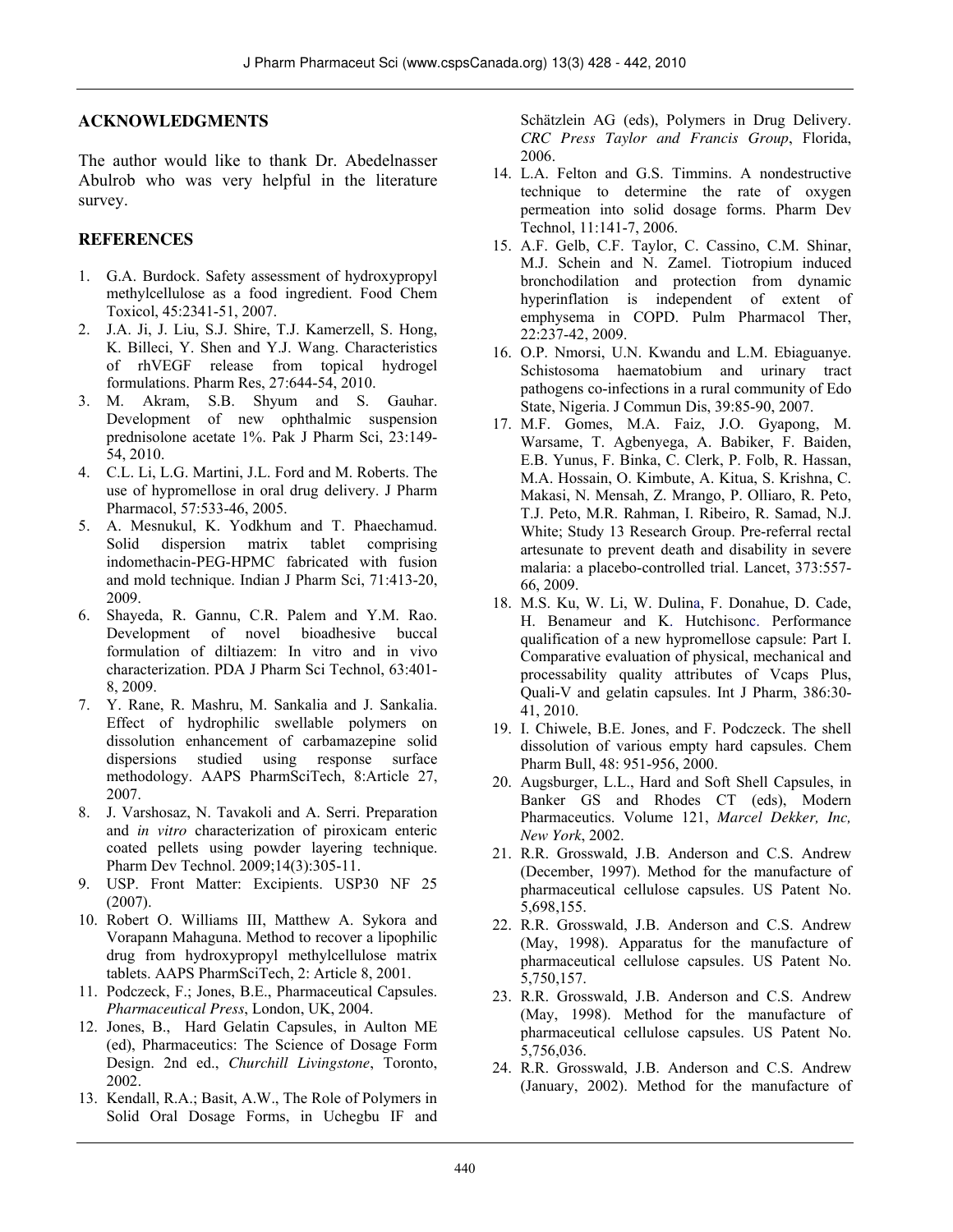pharmaceutical cellulose capsules. US Patent No. 6,337,045.

- 25. T. Yamamoto, K. Abe and S. Matsuura (November, 1993). Hard capsule for pharmaceutical drugs and method for producing the same. US Patent No. 5,264,223.
- 26. T. Yamamoto, K. Abe and S. Matsuura (July, 1995). Hard capsule for pharmaceutical drugs and method for producing the same. US Patent No. 5,431,917.
- 27. T. Yamamoto, S. Matsuura, K. Hashimoto, K. Abe, K. Akal (April, 1999). Hard capsules. European Patent No. EP0592130B1.
- 28. J.H. Yang (June, 2002). Cellulose capsule using mixed solution of pectin and glycerin and the manufacturing process thereof. US Patent No. 6,410,050.
- 29. D. Cade, R. Scott, X. He (February, 2003). Polymer film compositions for capsules. US Patent 6,517,865.
- 30. C.M. Keary and W.A. Heeschen. Wet film dimensions of capsule walls during dip coating. Drug Dev Ind Pharm 28:1059-76, 2002.
- 31. M. Kuentz, B. Rothenhäusler and D. Röthlisberger. Time domain 1H NMR as a new method to monitor softening of gelatin and HPMC capsule shells. Drug Dev Ind Pharm, 32:1165-73, 2006.
- 32. S. Missaghi and R. Fassihi. Evaluation and comparison of physicomechanical characteristics of gelatin and hypromellose capsules. Drug Dev Ind Pharm, 32:829-38, 2006.
- 33. M. Ciper and R. Bodmeier. Modified conventional hard gelatin capsules as fast disintegrating dosage form in the oral cavity. Eur J Pharm Biopharm, 62:178-84, 2006.
- 34. F. Cilurzo, F. Selmin, P. Minghetti, L. Montanari, C. Lenardi, F. Orsini and G. Poletti. Comparison between gamma and beta irradiation effects on hydroxypropylmethylcellulose and gelatin hard capsules. AAPS PharmSciTech, 6(4):E586-93, 2005.
- 35. N. Donauer and R. Löbenberg. A mini review of scientific and pharmacopeial requirements for the disintegration test. Int J Pharm, 345: 2–8, 2007.
- 36. Y. Wu, F. Zhao and M. Paborji. Effect of fill weight, capsule shell, and sinker design on the dissolution behavior of capsule formulations of a weak acid drug candidate BMS-309403. Pharm Dev Technol, 8:379-83, 2003.
- 37. S. Tochio, S. Nagata and S. Yamashita. The influence of the composition of test fluids on dissolution from HPMC capsules. AAPS PharmSci, 4(S1), abstract W4340, 2002.
- 38. O. Honkanen, P. Laaksonen, J. Marvola, S. Eerikäinen, R. Tuominen and M. Marvola. Bioavailability and *in vitro* oesophageal sticking tendency of hydroxypropyl methylcellulose capsule

formulations and corresponding gelatine capsule formulations. Eur J Pharm Sci, 15:479-88, 2002.

- 39. Honkanen, O., Biopharmaceutical Evaluation of Orally and Rectally Administered Hard Hydroxypropyl Methylcellulose Capsules. Academic Dissertation, University of Helsinki, Finland, 2004.
- 40. E.T. Cole, R.A. Scott, D. Cade, A.L. Connor and I.R. Wilding. *In vitro* and *in vivo* pharmacoscintigraphic evaluation of ibuprofen hypromellose and gelatin capsules. Pharm Res, 21:793-8, 2004.
- 41. G.A. Digenis, T.B. Gold and V.P. Shah. Crosslinking of gelatin capsules and its relevance to their *in vitro*-*in vivo* performance. J Pharm Sci, 83:915- 21, 1994.
- 42. D. Stein and D.S. Bindra Stabilization of hard gelatin capsule shells filled with polyethylene glycol matrices. Pharm Dev Technol, 12:71-7, 2007.
- 43. L. Kalantzi, R. Page, E Nicolaides, G. Digenis and C. Reppas. *In vitro* methods can forecast the effects of intragastric residence on dosage form performance. Eur J Pharm Sci, 33:445-51, 2008.
- 44. T.A. Adesunloye and P.E. Stach. Effect of glycine/citric acid on the dissolution stability of hard gelatin capsules. Drug Dev Ind Pharm, 24:493-500, 1998.
- 45. M.M. Al-Tabakha and A.I. Arida. A study of the effect of jet milling process with or without pretreatment on aerosolisation characteristics of FITCdextran particles. J Med J, 40: 250-261, 2006.
- 46. M.M. Al-Tabakha and A.I. Arida. The effects of capsule fill weight and drug/carrier blend ratio on the aerosolization of a model drug from a Spinhaler. SPJ, 15:127-134, 2007.
- 47. J.C. Birchall, B.E. Jones, A. Morrissey and B.E. Jones. A comparison of the puncturing properties of gelatin and hypromellose capsules for use in dry powder inhalers. Drug Dev Ind Pharm, 34:870-6, 2008.
- 48. R A. Scott and E. T. Cole (August**,** 2006). Enteric and colonic delivery using HPMC capsules. US Patent 7,094,425.
- 49. N. Huyghebaert, A. Vermeire and J.P. Remon. Alternative method for enteric coating of HPMC capsules resulting in ready-to-use enteric-coated capsules. Eur J Pharm Sci, 21:617-23, 2004.
- 50. K. Dvorácková, M. Rabisková, J. Gajdziok, D. Vetchý, J. Muselík, J. Bernatoniene, M. Bajerová and P. Drottnerová. Coated capsules for drug targeting to proximal and distal part of human intestine. Acta Pol Pharm, 67:191-9, 2010.
- 51. E.T. Cole, R.A. Scott, A.L. Connor, I.R. Wilding, H.U. Petereit, C. Schminke, T. Beckert and D. Cadé. Enteric coated HPMC capsules designed to achieve intestinal targeting. Int J Pharm, 231:83-95, 2002.